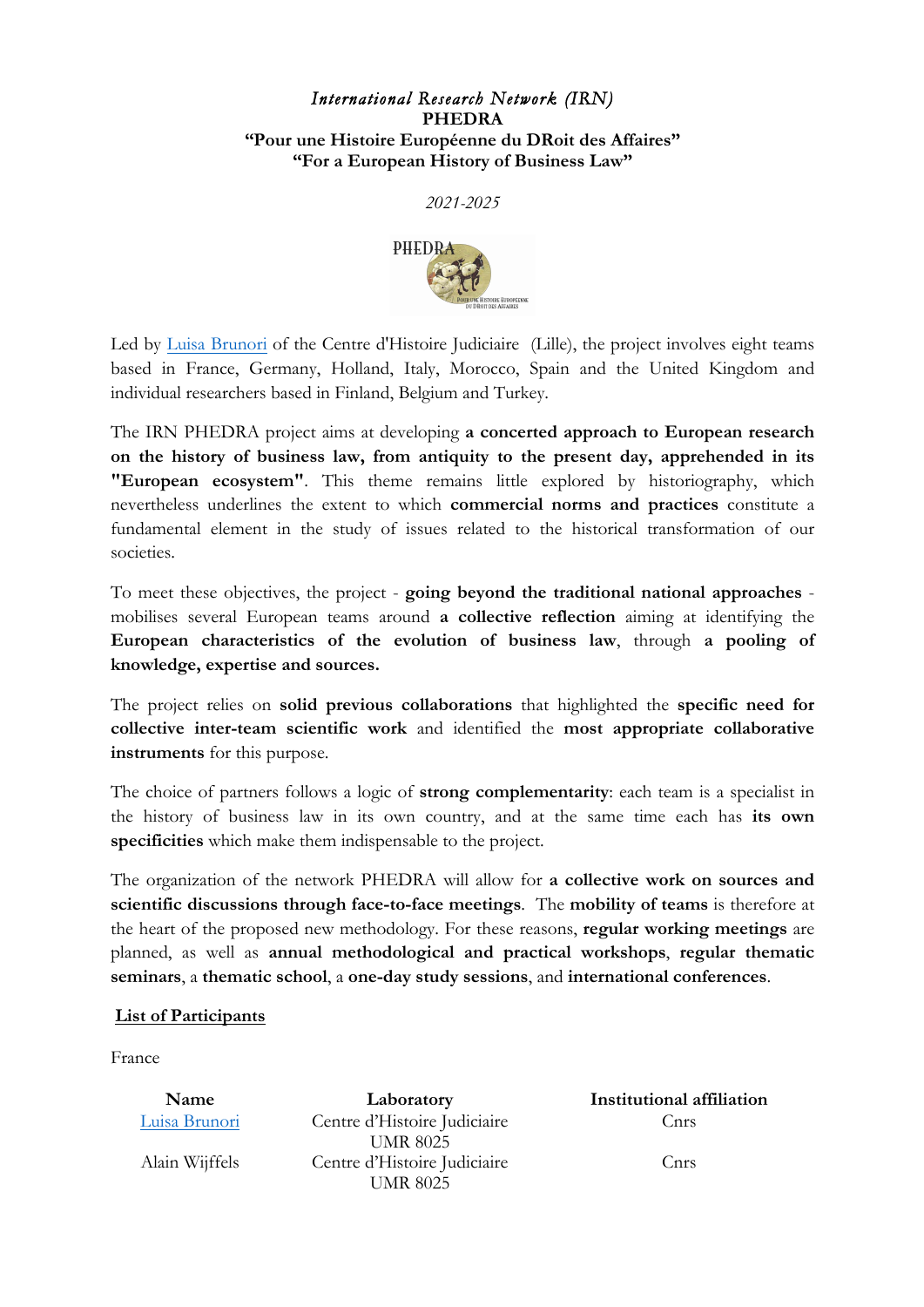| Victor Simon              | Centre d'Histoire Judiciaire<br><b>UMR 08025</b>                             | Université de Lille               |
|---------------------------|------------------------------------------------------------------------------|-----------------------------------|
| Renaud Limelette          | Centre d'Histoire Judiciaire<br><b>UMR 8025</b>                              | Université de Lille               |
| Alexis Audemar            | Centre d'Histoire Judiciaire<br><b>UMR 8025</b>                              | Univesité de Lille – ED 74        |
| Gilles Hebben             | Centre d'Histoire Judiciaire<br><b>UMR 8024</b>                              | Université de Lille - ED 74       |
| <b>Olivier Descamps</b>   | Institut d'Histoire du Droit<br><b>UMR 7184</b>                              | Université Paris 2 Panthéon-Assas |
| Emanuelle Chevreau        | Institut d'Histoire du Droit<br><b>UMR 7184</b>                              | Université Paris 2 Panthéon-Assas |
| Laurent Pfister           | Institut d'Histoire du Droit<br><b>UMR 7184</b>                              | Université Paris 2 Panthéon-Assas |
| Vincent Gobin             | Institut d'Histoire du Droit<br><b>UMR 7184</b>                              | Université Paris 2 Panthéon-Assas |
| Xavier Prévost            | IRM - Institut de recherche<br>Monstesquieu EA 7434                          | Université de Bordeaux            |
| Victor Le Breton-<br>Blon | IRM-Institut de recherche<br>Montesquieu EA 7434                             | Université de Bordeaux            |
| <b>Florent Garnier</b>    | Centre Toulousain d'Histoire du<br>Droit et des Idées Politiques<br>(CTHDIP) | Université Toulouse Capitole      |

## Germany

| Name              | Laboratory                    | Institutional affiliation       |
|-------------------|-------------------------------|---------------------------------|
| Anja Amend-Traut  | Lehrstuhl für Deutsche und    | Julius-Maximilians-Universität  |
|                   | Europäische Rechtsgeschichte, | (JMU) Würzburg                  |
|                   | Kirchenrecht und Bürgerliches |                                 |
|                   | Recht - Juristische Fakultät  |                                 |
| Johannes Romanski | Lehrstuhl für Deutsche und    | Julius-Maximilians-Universität  |
|                   | Europäische Rechtsgeschichte, | (JMU) Würzburg                  |
|                   | Kirchenrecht und Bürgerliches |                                 |
|                   | Recht - Juristische Fakultät  |                                 |
| Albrecht Cordes   | Institut für Rechtsgeschichte | Goethe-Universität Frankfurt am |
|                   |                               | Main                            |

## Spain

| Name                         | Laboratory                      | Institutional affiliation |
|------------------------------|---------------------------------|---------------------------|
| Carlos Manuel Petit<br>Calvo | Departamento Theodor<br>Mommsen | Universidad de Huelva     |
| Aurora Lopez<br>Medina       | Departamento Theodor<br>Mommsen | Universidad de Huelva     |
| Holland                      |                                 |                           |

**Name Laboratory Institutional affiliation**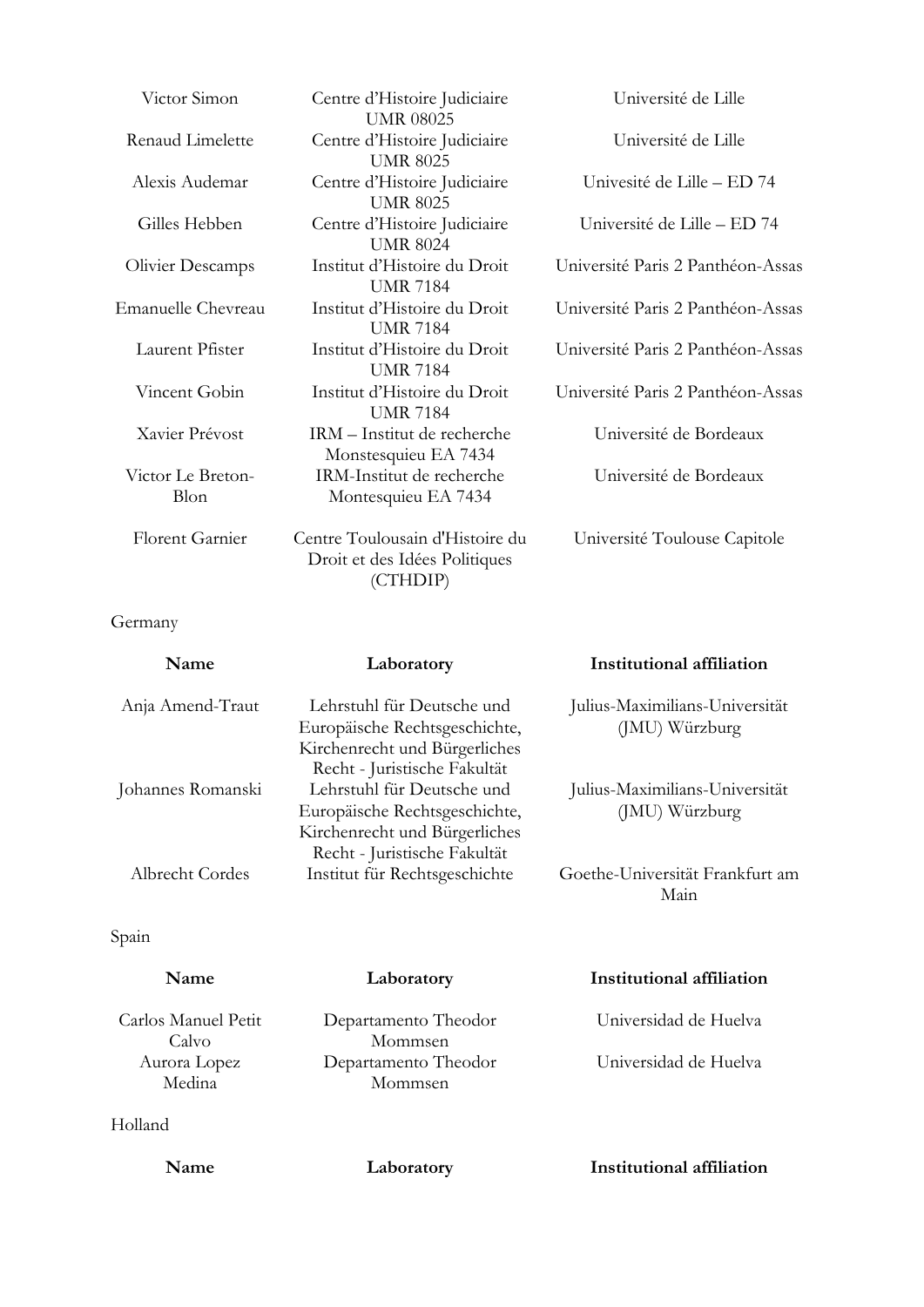| Dave de Ruysscher | Tilburg Law School, Public Law | Tilburg University |
|-------------------|--------------------------------|--------------------|
|                   | & Governance                   |                    |
| Nikolas Rajkovic  | Tilburg Law School, Public Law | Tilburg University |
|                   | & Governance                   |                    |
| Maurits den       | Tilburg Law School, Public Law | Tilburg University |
| Hollander         | & Governance                   |                    |
| Marta Lupi        | Tilburg Law School, Public Law | Tilburg University |
|                   | & Governance                   |                    |
| Remko Mooi        | Tilburg Law School, Public Law | Tilburg University |
|                   | & Governance                   |                    |

Italy

| Name                 | Laboratory                                           | <b>Institutional affiliation</b> |
|----------------------|------------------------------------------------------|----------------------------------|
| Annamaria Monti      | Dipartimento di studi giuridici<br>« Angelo Sraffa » | Università Bocconi di Milano     |
| Stefania Gialdroni   | Dipartimento di Giurisprudenza                       | Università Roma Tre              |
| Gabriella Gimigliano | Dipartimento di Studi Aziendali e                    | Università di Siena              |
|                      | Giuridici                                            |                                  |

Morocco

| Name             | Laboratory                                                                      | Institutional affiliation                        |
|------------------|---------------------------------------------------------------------------------|--------------------------------------------------|
| Fouzi Rherrousse | Faculté des Sciences Juridiques,<br>Économiques et Sociales                     | Université Mohammed Premier<br>Oujda             |
| Great Britain    |                                                                                 |                                                  |
| Name             | Laboratory                                                                      | Institutional affiliation                        |
| Guido Rossi      | Center for Legal History                                                        | Edimbourgh Law School -<br>Edimbourgh University |
| Paul De Plessis  | Center for Legal History                                                        | Edimbourgh Law School -<br>Edimbourgh University |
| Belgium<br>Name  | Laboratory                                                                      | Institutional affiliation                        |
| David Kusman     | SociAMM                                                                         | Université Libre de Bruxelles                    |
| Turkey           |                                                                                 |                                                  |
| Name             | Laboratory                                                                      | Institutional affiliation                        |
| Onur Yıldırım    | Department of Economics -<br>Faculty of Economic and<br>Administrative Sciences | Middle East Technical University                 |

Finland